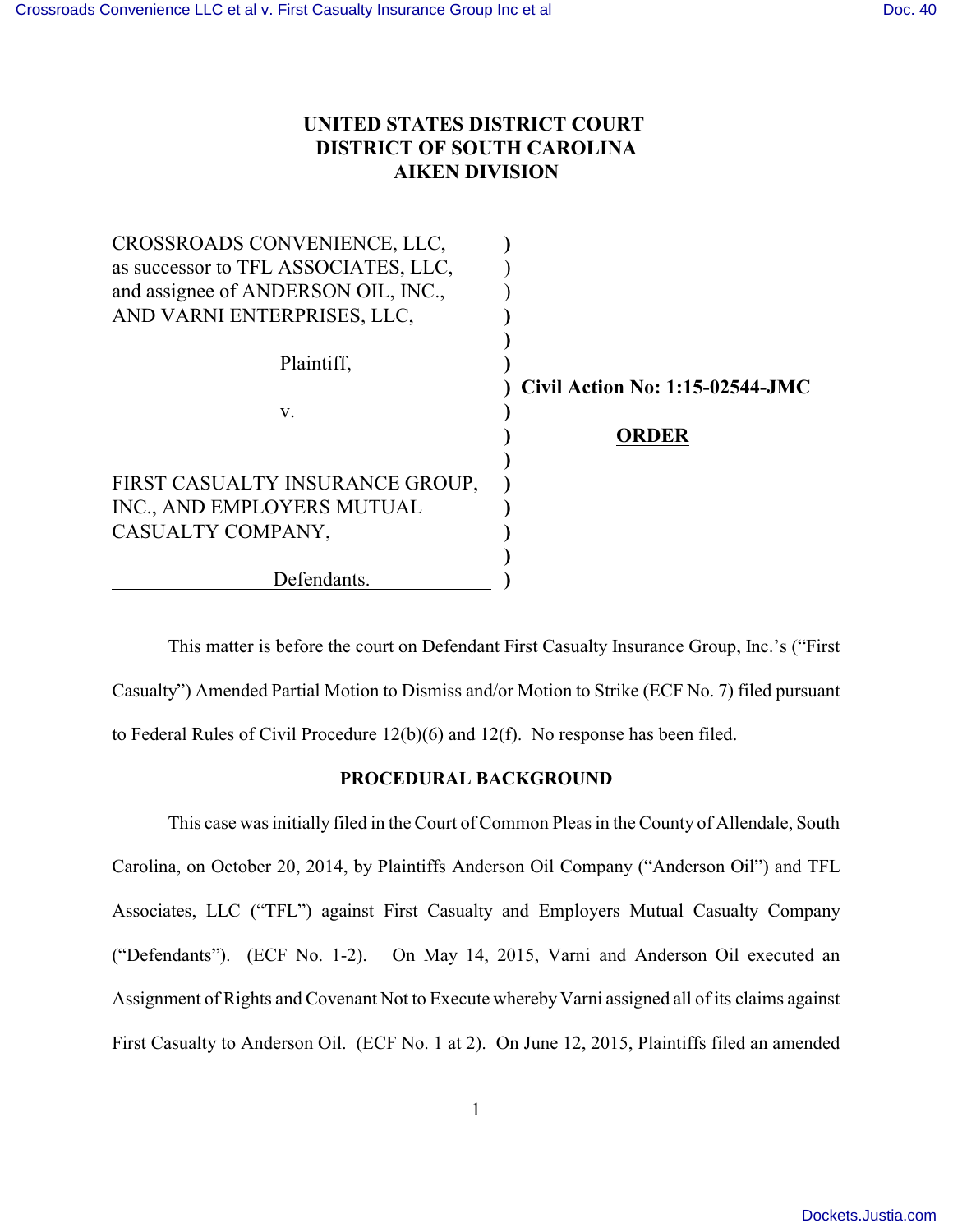complaint ("First Amended Complaint"). (ECF No. 1-2 at 51). Subsequently, on May 25, 2015, First Casualty filed a notice of removal, and the litigation was removed to the District of South Carolina. (ECF No. 1). Thereafter, on July 1, 2015, First Casualty filed this Amended Partial Motion to Dismiss and/or Motion to Strike.

On August 21, 2015, Anderson Oil filed a motion seeking leave to amend the complaint on the grounds that TFL was purchased by Crossroads. (ECF No. 19). Additionally, Anderson Oil entered into an Assignment of Rights and Claims and Covenant Not to Execute with Crossroads. (ECF No. 20). The court granted Anderson Oil's motion on September 28, 2015. (ECF No. 25). As a result, Crossroads became the sole Plaintiff in this litigation. Crossroads filed an Amended Complaint on September 29, 2015. (ECF No. 26). First Casualty filed an Answer to the newly Amended Complaint on October 9, 2015. (ECF No. 33). First Casualty did not file a motion to withdraw or amend its previously filed motion to dismiss.

## **ANALYSIS**

First Casualty's entire motion to dismiss is premised on the assertion that TFL could not assert any rights on behalf of Varni or Anderson Oil because it was not a party to the May 14, 2015 agreement whereby Varni assigned its rights against Defendants to Anderson Oil. Accordingly, First Casualty asserts that 1) TFL has no standing to assert any claim against First Casualty, and 2) that TFL's claims for breach of contract, negligence, negligent misrepresentation, promissory estoppel, and constructive fraud must fail because TFL does not assert that it had any relationship with First Casualty to support those causes of action. (ECF No. 7-1 at 5-6). First Casualty further asserts that paragraphs 34, 44, 54, 59, 64, 68, and 74 should be stricken from the First Amended Complaint because TFL and Anderson Oil are not entitled to recovery against First Casualty as equitable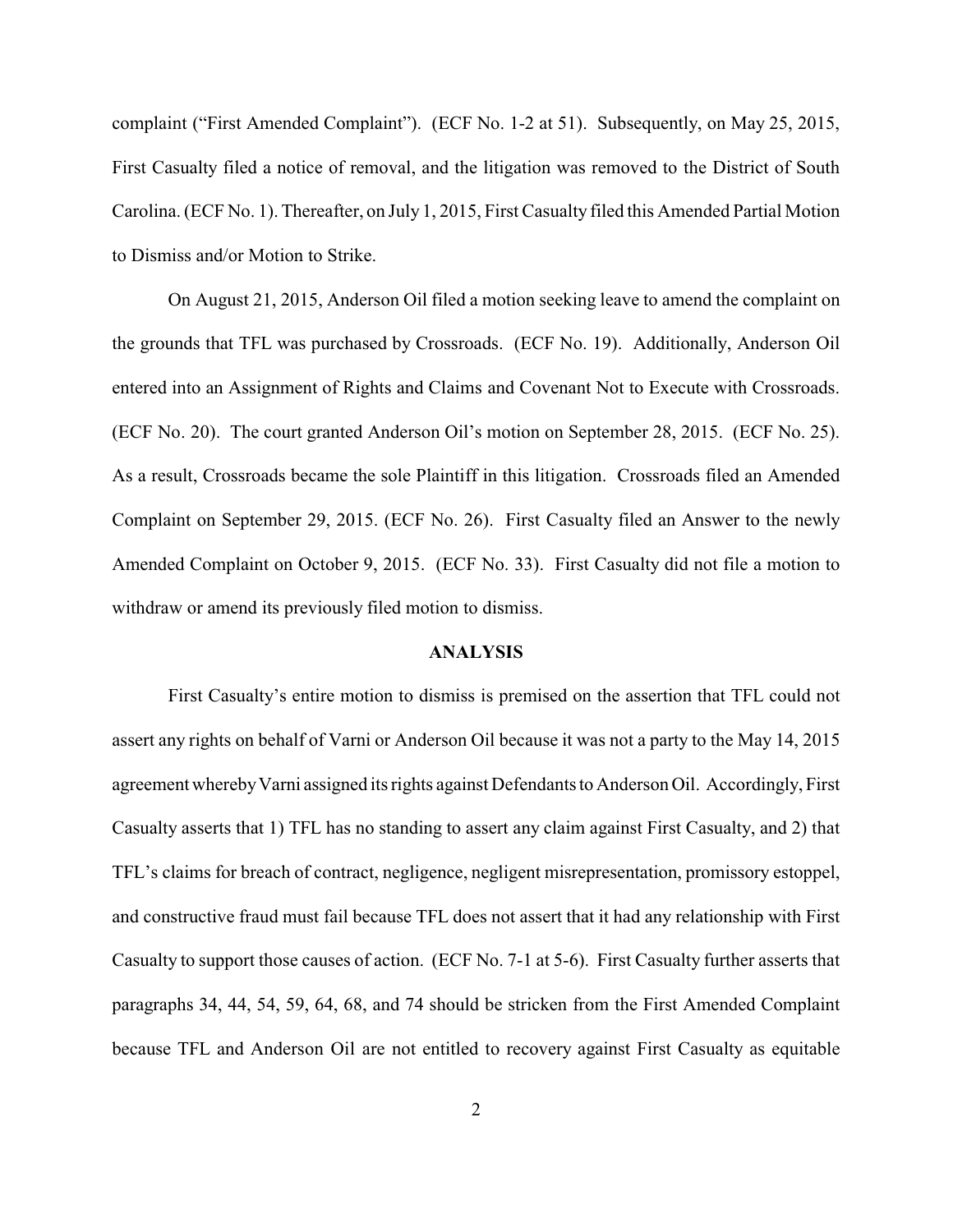subrogees. First Casualty contends that TFL cannot satisfy the elements of an equitable subrogation claim because they do not allege that they have paid any debt on behalf of Varni that would permit them to assert claims on Varni's behalf. Further, First Casualty asserts that any equitable subrogation claim made by Anderson Oil is redundant because Anderson Oil's claim against First Casualty is based on an assignment of rights.

 As a threshold matter, TFL is no longer a party in interest to this action because Crossroads purchased TFL on June 30, 2015. (ECF No. 20 at 1). After purchasing TFL, Crossroads entered into an agreement with Anderson Oil whereby Anderson Oil assigned all of its claims, and previously assigned claims by Varni, against First Casualty to Crossroads. (ECF No. 20). As a result, Crossroads has the ability to assert all claims against First Casualty that Anderson Oil and Varni could have asserted. Subsequent to the filing of First Casualty's motion to dismiss, Crossroads filed an Amended Complaint on September 29, 2015, asserting these assigned claims against First Casualty. Additionally, because Crossroads is the sole plaintiff in this matter and has been assigned all the rights of the previous plaintiffs, Crossroads does not assert any claims based on an equitable subrogation theory. As a general rule, once an amended complaint is filed it supersedes the previously filed complaint and renders it of no legal effect. *See Young v. City of Mount Ranier*, 238 F.3d 567, 572 (4th Cir. 2001). Accordingly, the filing of the Amended Complaint on September 29, 2015, supersedes the First Amended Complaint. Thus, First Casualty's motion to dismiss is based on claims that no longer have any legal effect.

In accordance with the foregoing, the court **DENIES** First Casualty Insurance Group, Inc.'s Amended Partial Motion to Dismiss and/or Motion to Strike (ECF No. 7) as moot.

## **IT IS SO ORDERED.**